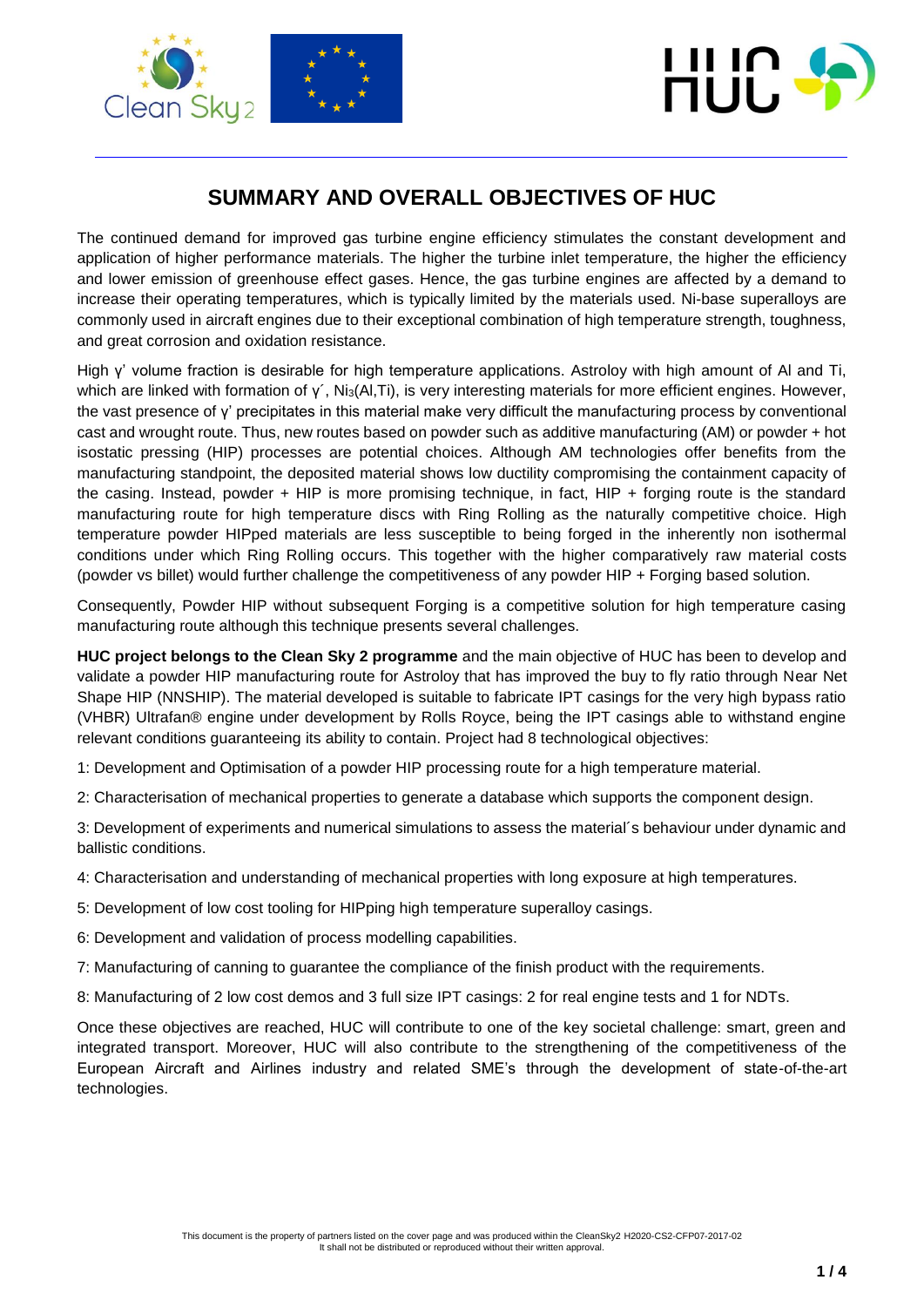



## **PERFORMED WORK AND MAIN ACHIEVEMENTS**

HUC project has been successful and 100 % of activity scheduled has been completed.

Optimization and validation of the HIP route by means of depth microstructural characterisation and basic mechanical tests. Powder+HIP+Heat Treatment have been defined.

Mechanical tests to obtain material design data. All the material without and with exposure was manufactured and sent to a Nadcap approved laboratory. Mechanical results were analysed discussed as a function of the microstructures and processing route including powders characteristics and recorded for material design.

A material containment capacity model was developed and validated with experimental data (ballistic test and impact toughness tests), Figure 1.



Figure 1. Experimental vs simulated results of post-mortem specimens after drop-weight impact tests.

A new HIP model has been developed incorporating viscoplastic mechanism and modifications of the shape of the pores during HIPping. A filling model have also been developed which incorporates the role of the powder particle characteristics and a phase diagram of vibrated powders.

Low-cost tooling manufacturing technique was chosen and 2 demonstrators were successfully manufactured, Figure 2. One of them is a full scale casing.



Figure 2. Inner and outer manufactured by low-cost techniques.

Three canning have been manufactured, HIPped and machined for full scale demonstrators. Figure 3.

This document is the property of partners listed on the cover page and was produced within the CleanSky2 H2020-CS2-CFP07-2017-02 It shall not be distributed or reproduced without their written approval.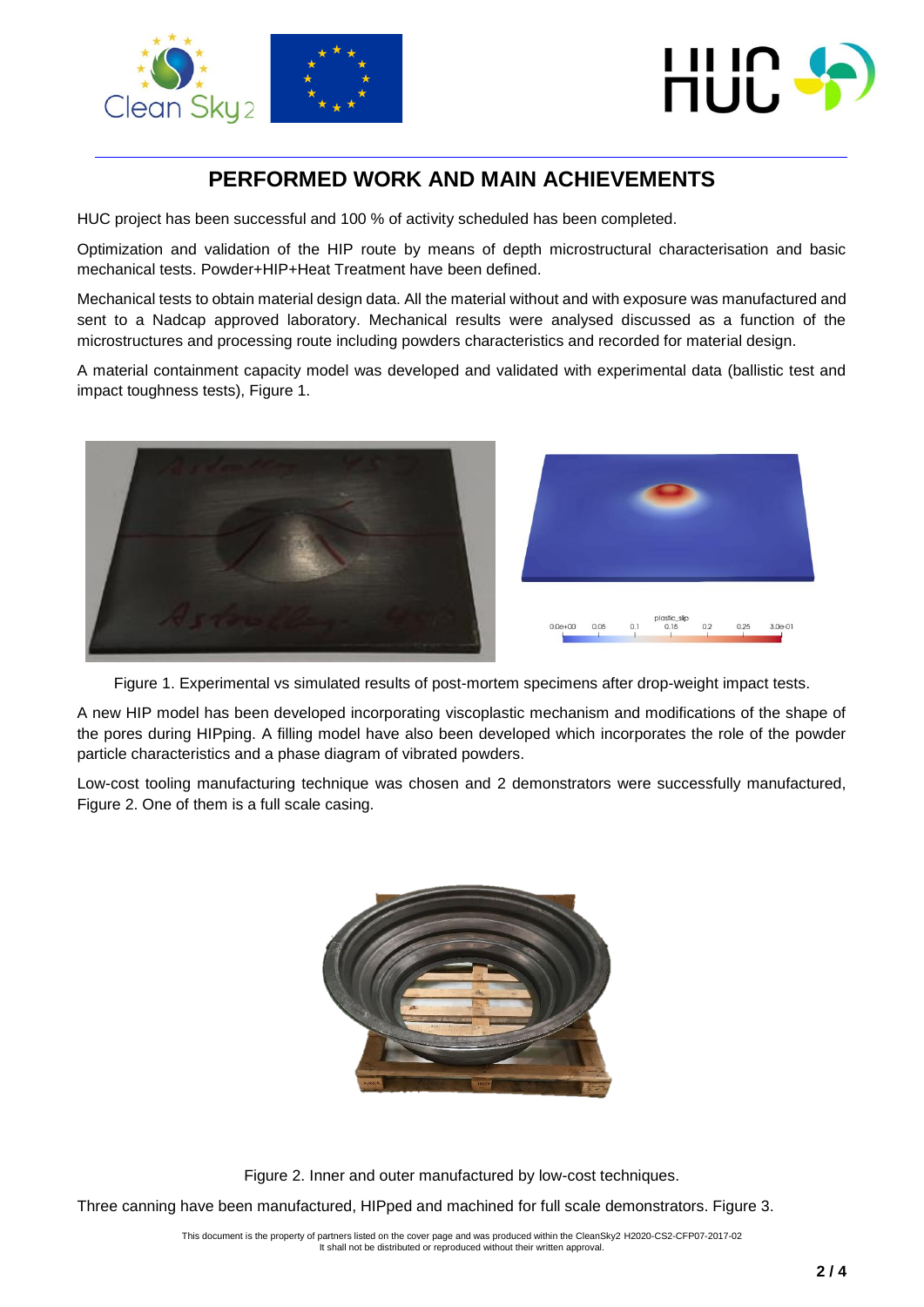





Figure 3. Three full scaled demonstrators manufactured by Near Net Shape in HUC project. **WP6 (ENGINE 1 – ENGINE 2 – ENGINE 3)**

NDT inspections and dimensional measurements for the different engine and demonstrator casings have been defined and performed. In addition, acceptable criteria for powder HIP parts including acceptable defects base on the results of the trials manufactured during the project have been defined.

WP8: within the project management process, different press realises and conference and journal papers have been published.